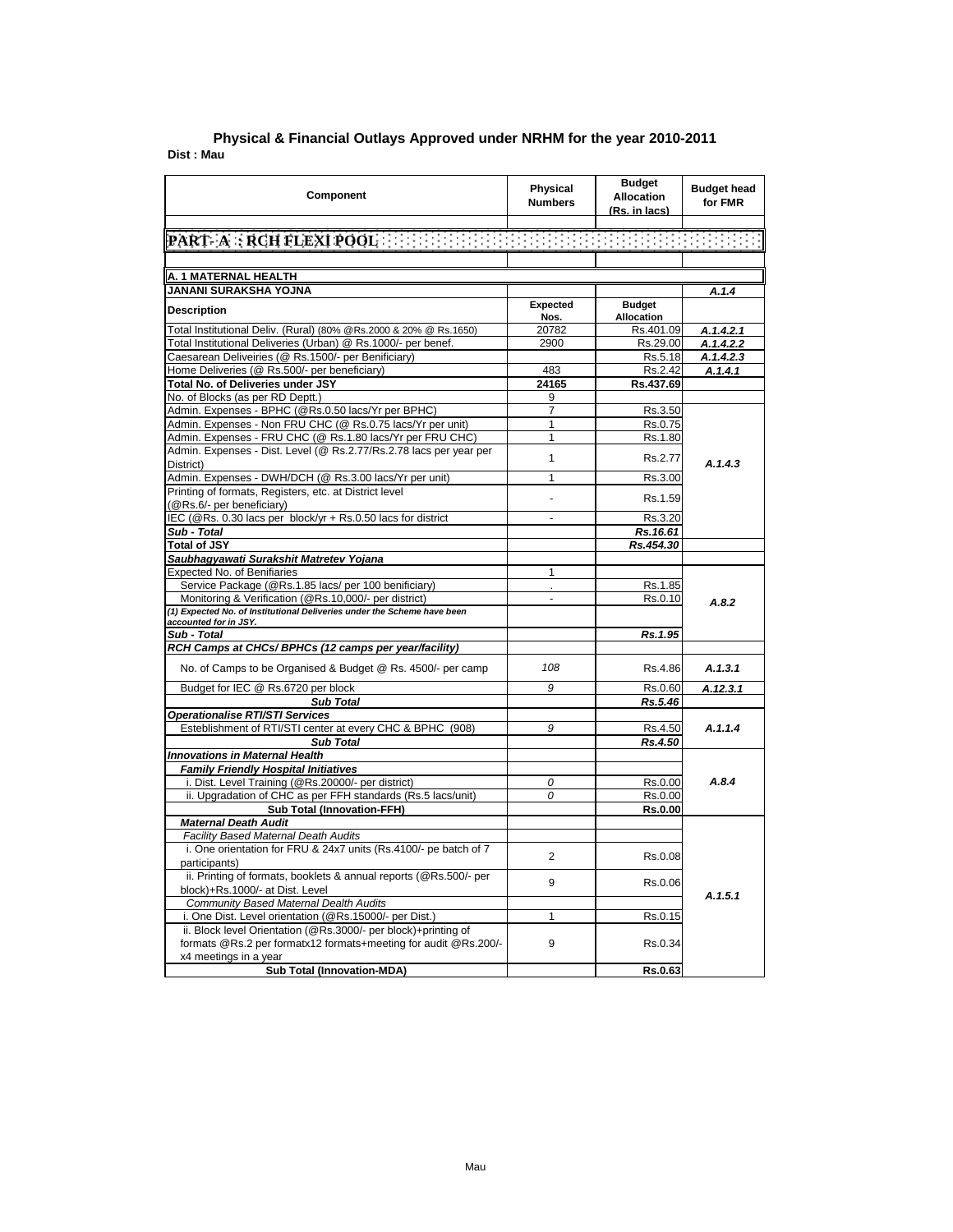| Component                                                                            | <b>Physical</b><br><b>Numbers</b> | <b>Budget</b><br><b>Allocation</b> | <b>Budget head</b><br>for FMR |
|--------------------------------------------------------------------------------------|-----------------------------------|------------------------------------|-------------------------------|
| <b>Pregnant Women &amp; Child Tracking</b>                                           |                                   | (Rs. in lacs)                      |                               |
| i. Orientation Workshop                                                              |                                   |                                    |                               |
| (a) At Dist. Level                                                                   | 1                                 | Rs.0.23                            |                               |
| (b) At Block Level @ Rs.6500/- block                                                 | 9                                 | Rs.0.59                            | A.10.3                        |
| ii. Printing of formats (730 format/block @Rs.2 per format)                          | 6570                              | Rs.0.13                            |                               |
| Sub Total (Innovation-Preg. Women & child tracking)                                  |                                   | Rs.0.94                            |                               |
| <b>Strengthening of Sub Centers Accridited under JSY</b>                             |                                   |                                    |                               |
| Dissemination meeting in the District @ Rs 5000/-                                    | 1                                 | Rs.0.05                            |                               |
| Upgradation of Sub Centre in Dist (From State Level)                                 | 49                                | Rs.0.00                            | A.1.1.5                       |
| Sub Total (Innovation-S.C. Accridited under JSY))                                    |                                   | Rs.0.05                            |                               |
| Sub Total (Innovation in Maternal Health)                                            |                                   | Rs.1.62                            |                               |
| Sub-Total (Maternal Health)                                                          |                                   | Rs.467.84                          |                               |
| A.2 CHILD HEALTH                                                                     |                                   |                                    |                               |
| <b>Comprehensive Child Survival Programme (CCSP)</b>                                 |                                   |                                    |                               |
| CCSP Training - FBNC (in 1st & 2nd phase districts only)                             |                                   |                                    |                               |
| Training Site - District Women Hospital                                              |                                   |                                    |                               |
| Expected No. of Participants                                                         | 30                                |                                    |                               |
| No. of Batches to be Organised and Budget @ Rs.12,000 per Batch                      | 5                                 | Rs.0.60                            | A.11.5.2                      |
| No. of Batches to be Supervised and Budget @ Rs.3,200 per Batch                      | $\mathbf{1}$                      | Rs.0.03                            |                               |
| Sub - Total                                                                          |                                   | Rs.0.632                           |                               |
| Training at Medical College under CCSP Prog                                          |                                   |                                    |                               |
| Support staff to Medical Collage                                                     |                                   | Rs.0.00                            | A.11.5.2                      |
| Physicians training/F-IMNCI                                                          |                                   | Rs.0.00                            |                               |
| <b>Sub Total</b><br><b>CCSP Training - NSSK (in 3rd phase districts only)</b>        |                                   | Rs.0.00                            |                               |
| Training Site - District Women Hospital                                              |                                   |                                    |                               |
| Expected No. of Participants                                                         |                                   |                                    |                               |
|                                                                                      |                                   |                                    |                               |
| No. of Batches to be Organised and Budget @ Rs.38,500 per Batch                      | 0                                 | Rs.0.00                            | A.11.5.5                      |
| No. of Batches to be Supervised and Budget @ Rs.3,500 per Batch                      | 0                                 | Rs.0.00                            |                               |
| Sub - Total<br>CCSP Training of ASHAs, ANMs, LHVs - (1st & 2nd Phase                 |                                   | <b>Rs.0.00</b>                     |                               |
| Districts)                                                                           |                                   |                                    |                               |
| Expected No. of Participants (approx. 24 per batch)                                  | 0                                 |                                    |                               |
|                                                                                      |                                   |                                    | A.11.5.1                      |
| No. of Batches to be Organised and Budget @ Rs.1,65,000 per Batch                    | 0                                 | Rs.0.00                            |                               |
| No. of Batches of ToT and Budget @ Rs.2,39,000 per Batch                             | 0                                 | Rs.0.00                            |                               |
| Sub - Total                                                                          |                                   | Rs.0.00                            |                               |
| CCSP Training of ASHAs, ANMs, LHVs - (3rd Phase Districts)                           |                                   |                                    |                               |
| Expected No. of Participants (approx. 24 per batch)                                  | 700                               |                                    |                               |
| No. of Batches to be Organised and Budget @ Rs.1,65,000 per Batch                    | 28                                | Rs.46.20                           | A.11.5.1                      |
| No. of Batches of ToT and Budget @ Rs.2,39,000 per Batch                             | 0                                 | Rs.0.00                            |                               |
| Sub - Total                                                                          |                                   | Rs.46.200                          |                               |
| CCSP Training of Supervisors (in 1st & 2nd phase districts<br>onlv)                  |                                   |                                    |                               |
| No. of Batches (16 participants) to be Organised and Budget @<br>Rs.24,500 per Batch | 5                                 | Rs.1.225                           | A.11.5.1                      |
| No. of Batches to be Supervised and Budget for Observer Visit @                      | 1                                 | Rs.0.03                            |                               |
| Rs.3,200 per Batch<br>Sub - Total                                                    |                                   | Rs.1.257                           |                               |
| <b>Site Stregthening</b>                                                             |                                   |                                    |                               |
| Strengthening of FBNC/NSSK Site (@ Rs.30,000/- per site)                             | 1                                 | Rs.0.30                            |                               |
| Strengthening of CCSP Training Site (@ Rs.2,33,500/- per site)                       | $\mathbf{1}$                      | Rs.2.34                            | A.11.5.1                      |
| <b>Sub Total</b>                                                                     |                                   | Rs.2.64                            |                               |
| Establishment, Operationalisation & Construction of SNCU                             |                                   |                                    |                               |
| Establishment and Operating Exp. Of old SNCU in 7 Dist. @Rs.25<br>lacs               | 0                                 | Rs.0.0                             | A.2.2                         |
| Construction of of new SNCU in 5 Dist. (@Rs.30 lacs)                                 | 0                                 | Rs.0.0                             | A.9.2.2                       |
| Sub - Total                                                                          |                                   | <b>Rs.0.0</b>                      |                               |
| Infant death audit (Aligarh & Banda only)                                            |                                   |                                    |                               |
| No. of blocks in the district                                                        | 0                                 | Rs.0.0                             | A.2.8                         |
| Sub - Total                                                                          |                                   | Rs.0.00                            |                               |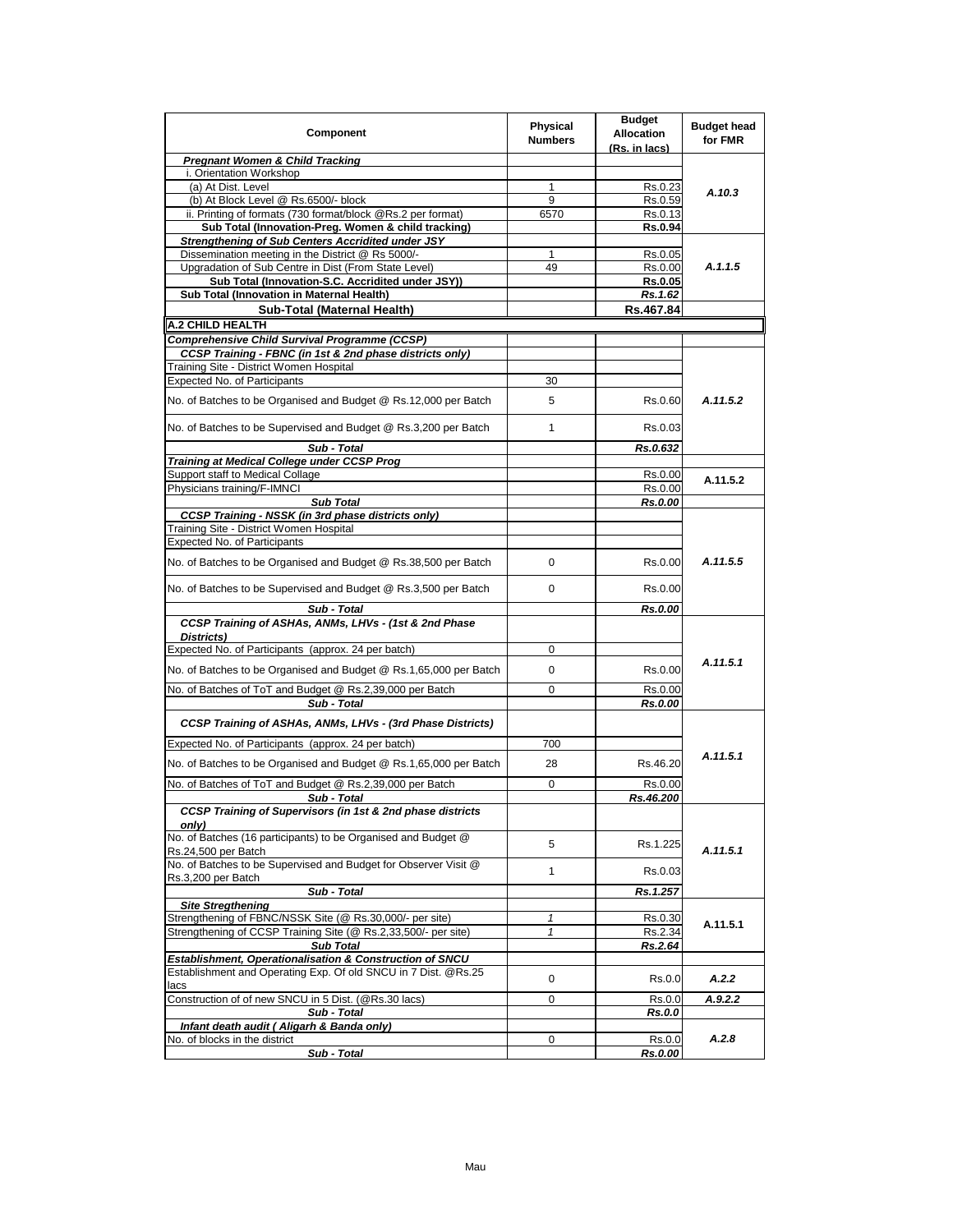| Component                                                                                                             | Physical<br><b>Numbers</b> | <b>Budget</b><br><b>Allocation</b><br>(Rs. in lacs) | <b>Budget head</b><br>for FMR |
|-----------------------------------------------------------------------------------------------------------------------|----------------------------|-----------------------------------------------------|-------------------------------|
| Infant & Young Child feeding (IYCF)                                                                                   |                            |                                                     |                               |
| Mass Awareness Campaign during World Breastfeeding Week                                                               | 1                          | Rs.0.50                                             | A.2.5                         |
| Sub - Total                                                                                                           |                            | <b>Rs.0.50</b>                                      |                               |
| Supportive Supervision through Reputed Institutions (for 1st &                                                        |                            |                                                     |                               |
| 2nd pase districts only)                                                                                              |                            |                                                     |                               |
| One Supervisor per block @ Rs.5,000/- p.m. for 12 months                                                              | 0<br>0                     | Rs.0.0<br>Rs.0.0                                    |                               |
| Mobility for supervisors @ Rs.3,000/- p.m. for 12 months<br>Institutional support @ Rs.5,000/- p.m. for 12 months     | 0                          | Rs.0.0                                              |                               |
| Sub - Total                                                                                                           |                            | Rs.0.00                                             |                               |
| Sub-Total (CCSP)                                                                                                      |                            | Rs.51.22                                            |                               |
|                                                                                                                       |                            |                                                     |                               |
| Implementation of Bal Swasthya Poshan Mah (BSPM)<br>Joint Meetings of Health & ICDS - 2 Planning Meetings at District |                            |                                                     |                               |
| Level in a year @ Rs. 5000/- per meeting for 2 Rounds                                                                 | 1 Dist.                    | Rs.0.10                                             |                               |
| Joint planning meeting of health and ICDS at Block level Rs. 2000 per                                                 |                            |                                                     |                               |
| meeting for 2 rounds                                                                                                  | 9 Blocks                   | Rs.0.36                                             |                               |
| Joint Orientation of ASHAs & ANMs (@Rs. 25/- per participant) for 2                                                   | 2034 ANM and               |                                                     |                               |
| Rounds                                                                                                                | AWW                        | Rs.1.02                                             | A.2.7                         |
| Printing of Guidelines, Reporting & Monitoring Formats (@ Rs.2,000/- per<br>block/round) for 2 rounds                 | 9 Blocks                   | Rs.0.36                                             |                               |
| Dissemination meeting at District level Rs. 5000 per meeting per<br>District for 2 Rounds                             | 1 Dist.                    | Rs.0.10                                             |                               |
| Sub - Total                                                                                                           |                            | Rs.1.94                                             |                               |
| <b>School Health Programme</b>                                                                                        |                            |                                                     |                               |
| Total No. of Blocks in the district                                                                                   | 9                          |                                                     |                               |
| No. of Schools to be covered (60 Schools per block)                                                                   | 540                        |                                                     |                               |
| <b>District Sensitization workshop</b>                                                                                | $\mathbf{1}$               | Rs. 0.15                                            |                               |
| Contingencies for printing of Health Card, etc. (@Rs.500/- per school)                                                | 540                        | Rs. 2.70                                            |                               |
|                                                                                                                       |                            |                                                     |                               |
| Budget for Mobility (@Rs.300 per visit x 1 visit)                                                                     | 540                        | Rs. 1.62                                            |                               |
| Sub Total (Prog. Implementation)                                                                                      |                            | Rs. 4.47                                            |                               |
| Traning program for 40 schools per block (where                                                                       | 360                        |                                                     |                               |
| program is already running)                                                                                           |                            |                                                     |                               |
| Training of District Trainers- Honorarium to district traininer @ Rs. 350<br>*2days                                   | 3                          | Rs. 0.02                                            |                               |
| Honorarium to traininees from block@ Rs. 400 *2days per block                                                         | 27                         | Rs. 0.22                                            |                               |
| Training of Block Trainers - Honorarium to block resource persons @                                                   |                            |                                                     | A.2.4                         |
| Rs. 300 *2days*2 batches per block                                                                                    | 27                         | Rs. 0.32                                            |                               |
| Honararium to Teachers @ Rs. 250*2 teachers per school *2 days                                                        | 720                        | Rs. 3.60                                            |                               |
| <b>Sub Total (Training)</b>                                                                                           |                            | Rs. 4.16                                            |                               |
| For training program unspent balance is available at the district                                                     |                            | Rs. 2.65                                            |                               |
| <b>Actual Allocation for training</b>                                                                                 |                            | Rs. 1.51                                            |                               |
| Weighing scale, Ht./Wt Charts, Measuring tape etc. @ Rs1000 per<br>school x 20 new schools/block                      | 180                        | Rs. 0.00                                            |                               |
| Procurement of IFA tablets (30 mg tablets) for all schools                                                            | 8100000                    | Rs. 0.00                                            |                               |
| Procurement of deworming tablets for all schools                                                                      | 162000                     | Rs. 0.00                                            |                               |
| <b>Sub Total (Procurement)</b>                                                                                        |                            | Rs. 0.00                                            |                               |
| Total (School Health)                                                                                                 |                            | Rs. 5.98                                            |                               |
| <b>Total Child Health</b>                                                                                             |                            | Rs.59.15                                            |                               |
| A3. Family Planning                                                                                                   |                            |                                                     |                               |
| <b>Terminal/Limiting Methods</b>                                                                                      |                            |                                                     |                               |
| Dissemination of manuals on sterilization standards & quality                                                         |                            |                                                     | A.3.1                         |
| assurance of sterilization services                                                                                   | $\mathbf{1}$               | Rs. 0.40                                            | A.3.1.1                       |
| NSV Camps in Districts (6 camps/dist. @ Rs.35,000/- per camp)                                                         | 6                          | Rs. 2.10                                            | A.3.1.3                       |
| Compensation for Female Sterilization                                                                                 | 4904                       | Rs. 49.04                                           | A.3.1.4                       |
| <b>Compensation for Male Sterilization</b>                                                                            | 23                         | Rs. 0.35                                            | A.3.1.5                       |
| Accrediation of private providers of sterilization services                                                           |                            |                                                     |                               |
| <b>Female Sterilization</b>                                                                                           |                            | Rs. 0.25                                            | A.3.1.6                       |
| Male Sterilization (NSV)                                                                                              |                            | Rs. 0.05                                            |                               |
| <b>Spacing Methods</b>                                                                                                |                            |                                                     | A.3.2                         |
| IUD services at health facilities/compensation                                                                        | 28214                      | Rs. 5.64                                            | A.3.2.2                       |
| Accrediation of private providers of IUD services                                                                     |                            | Rs. 0.03                                            | A.3.2.3                       |
| Family Welfare Counsellor@9000 per month                                                                              | 2                          | Rs. 2.16                                            | A.9.1.5                       |
| <b>Sub Total</b>                                                                                                      |                            | Rs. 60.02                                           |                               |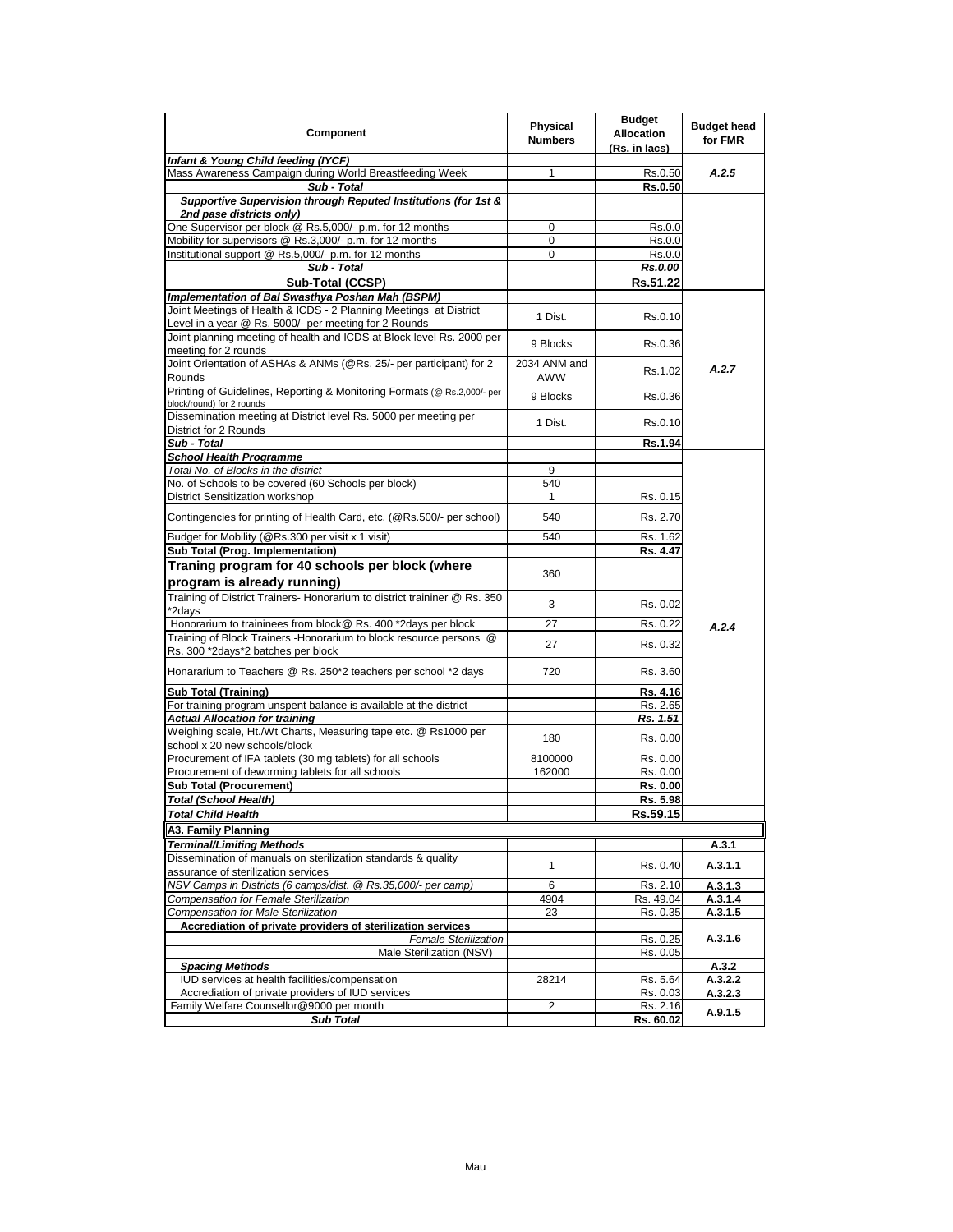| Component                                                                                                                                                                     | <b>Physical</b><br><b>Numbers</b> | <b>Budget</b><br><b>Allocation</b><br>(Rs. in lacs) | <b>Budget head</b><br>for FMR |
|-------------------------------------------------------------------------------------------------------------------------------------------------------------------------------|-----------------------------------|-----------------------------------------------------|-------------------------------|
| <b>PCPNDT and Sex-Ratio</b>                                                                                                                                                   |                                   |                                                     |                               |
| Visit of District Inspection & Monitoring Committee                                                                                                                           | 10                                | Rs. 0.10                                            | A.8.1                         |
| Sensitization Workshop at District level                                                                                                                                      | 1                                 | Rs. 0.40                                            |                               |
| Organising Competions at Inter/Degree Colleges                                                                                                                                | 3                                 | Rs. 0.10                                            |                               |
| Orientation of members of Dist advisory committee at Division                                                                                                                 |                                   | Rs. 0.00                                            |                               |
| <b>IEC Activities &amp; Conigency</b>                                                                                                                                         |                                   |                                                     |                               |
| <b>IEC Activities</b>                                                                                                                                                         |                                   | Rs. 0.35                                            |                               |
| Contigency                                                                                                                                                                    |                                   | Rs. 0.03                                            | A.12.4                        |
| TA/DA to Dist. level Staff for attending workshop, training, meetings                                                                                                         |                                   | Rs. 0.20                                            |                               |
| <b>Sub Total</b>                                                                                                                                                              |                                   | Rs. 1.18                                            |                               |
| <b>Sub-Total (Family Planning)</b>                                                                                                                                            |                                   | Rs.61.20                                            |                               |
| <b>A.4 ARSH</b>                                                                                                                                                               |                                   |                                                     |                               |
| Saloni Scheme                                                                                                                                                                 |                                   |                                                     |                               |
| No. of Blocks in District                                                                                                                                                     | 9                                 |                                                     |                               |
| No. of Schools to be covered (10 Schools per block)                                                                                                                           | 90                                |                                                     | A.4.1                         |
| No. of Benificiaries (150 per school)                                                                                                                                         | 13500                             |                                                     |                               |
| Sensitization Workshop at District level                                                                                                                                      | 1                                 | Rs. 0.15                                            |                               |
| Budget for Visit of Medical Team (@Rs.300/- per visit x 2 visits per                                                                                                          |                                   |                                                     |                               |
| school)                                                                                                                                                                       | 180                               | Rs. 0.54                                            | A.4.2                         |
| Budget for Preparing Saloni Sabha (Rs.300/- p.m. per school x 10<br>months)                                                                                                   | 900                               | Rs. 2.70                                            |                               |
| Procurement of IFA tablets (100 mg tablets) for all schools                                                                                                                   | 648000                            | Rs.0.00                                             |                               |
| Procurement of deworming tablets for all schools 2 tab/Benf.                                                                                                                  | 27000                             | Rs.0.00                                             | A.13.2.5                      |
| Sub-Total (Adolescent Health)                                                                                                                                                 |                                   | Rs.3.39                                             |                               |
| A.5 Urban RCH                                                                                                                                                                 |                                   |                                                     |                               |
| Urban RCH plan /activities                                                                                                                                                    |                                   |                                                     |                               |
| <b>Building</b>                                                                                                                                                               | $\mathbf{1}$                      | 0.84                                                |                               |
| Manpower(1Doctor @ 24000/month,1Staff Nurse@ 15000/month,2<br>ANMs@9000/month,2 Security guards @ 4000/month,1 Ayah                                                           | 1                                 | 8.52                                                |                               |
| 4000/month,& 1 Sweeper 2000/month                                                                                                                                             |                                   |                                                     |                               |
|                                                                                                                                                                               | 1                                 |                                                     | A.5.1                         |
| <b>Other Expenses</b><br>IEC                                                                                                                                                  |                                   | 0.41                                                |                               |
|                                                                                                                                                                               | 1                                 | 0.1                                                 |                               |
| <b>Subtotal</b>                                                                                                                                                               |                                   | 9.87                                                |                               |
| The cost of Drugs(Rs 10,000/month/Health post) and consumables(Rs 3,000/month/Health Post) for Urban RCH<br>amounting to Rs 1.56 Lacs would be met from the Mission Flexipool |                                   |                                                     |                               |
| <b>A9. INFRASTRUCTURE &amp; HR</b>                                                                                                                                            |                                   |                                                     |                               |
| <b>Contractual Staff &amp; Services</b>                                                                                                                                       |                                   |                                                     |                               |
| <b>Position</b>                                                                                                                                                               | No.                               | <b>Budget</b>                                       |                               |
| Contractual ANM (@Rs.9000/- pm)                                                                                                                                               | 10                                | Rs. 10.80                                           | A.9.1.1                       |
| Staff Nurse in the district (@Rs.15000/- pm)                                                                                                                                  | 20                                | Rs. 36.00                                           | A.9.1.3                       |
| MBBS (Male/Female) @ Rs.30000/- pm                                                                                                                                            | 5                                 | Rs. 18.00                                           |                               |
| Specialist at On Call basis for CHC (@ Rs.1000/- per visit) No. of calls                                                                                                      |                                   |                                                     |                               |
| for 6 moths                                                                                                                                                                   | 40                                | Rs. 0.40                                            |                               |
| Specialist at On Call basis for Dist. Hospital (Male)/DCH(@ Rs.1000/-<br>per visit)                                                                                           | 80                                | Rs. 0.80                                            |                               |
| Specialist at Dist. Hospital (Male)/DCH(@ Rs.40000/- pm for                                                                                                                   |                                   |                                                     | A.9.1.4                       |
| MS/MD/MDS & @Rs.35000/- for Diploma holders)                                                                                                                                  | 2                                 | Rs. 8.40                                            |                               |
| Specialist at DWH/DCH (@ Rs.40000/- pm for MS/MD/MDS &                                                                                                                        |                                   | Rs. 8.40                                            |                               |
| @Rs.35000/- for Diploma holders)/MBBS(LMO if already on contract)                                                                                                             | 2                                 |                                                     |                               |
| Paramedical staff/LT for CHC (@ Rs.9000/- pm)                                                                                                                                 | $\overline{2}$                    | Rs. 2.16                                            |                               |
| Paramedical staff for DH/DWH/DCH (@ Rs.9000/- pm)                                                                                                                             | 1                                 | Rs. 1.08                                            | A.9.1.5                       |
| Data Assistant ( @ Rs.8000/- pm)                                                                                                                                              | 1                                 | Rs. 0.96                                            |                               |
| <b>Sub-Total (Human Resources)</b>                                                                                                                                            |                                   | Rs.87.00                                            |                               |
|                                                                                                                                                                               |                                   |                                                     |                               |
| A.10. INSTITUTIONAL STRENGTHENING                                                                                                                                             |                                   |                                                     |                               |
| Logistics Management/Improvement                                                                                                                                              |                                   |                                                     |                               |
| <b>Stregthening of Logistic Management</b>                                                                                                                                    |                                   |                                                     |                               |
| Divisional logistic management                                                                                                                                                | 0                                 | Rs. 0.00                                            |                               |
| <b>Transportation of Logistic</b>                                                                                                                                             |                                   |                                                     | A.10.2                        |
| Divisional level @ Rs 50000/-                                                                                                                                                 | 0                                 | Rs. 0.00                                            |                               |
| District level @ Rs 30000/-                                                                                                                                                   | $\mathbf{1}$                      | Rs. 0.30                                            |                               |
| Block level @ Rs 12000/-                                                                                                                                                      | 9                                 | Rs. 1.08                                            |                               |
| <b>Sub-Total (Logistics Strengthening)</b>                                                                                                                                    |                                   | Rs.1.38                                             |                               |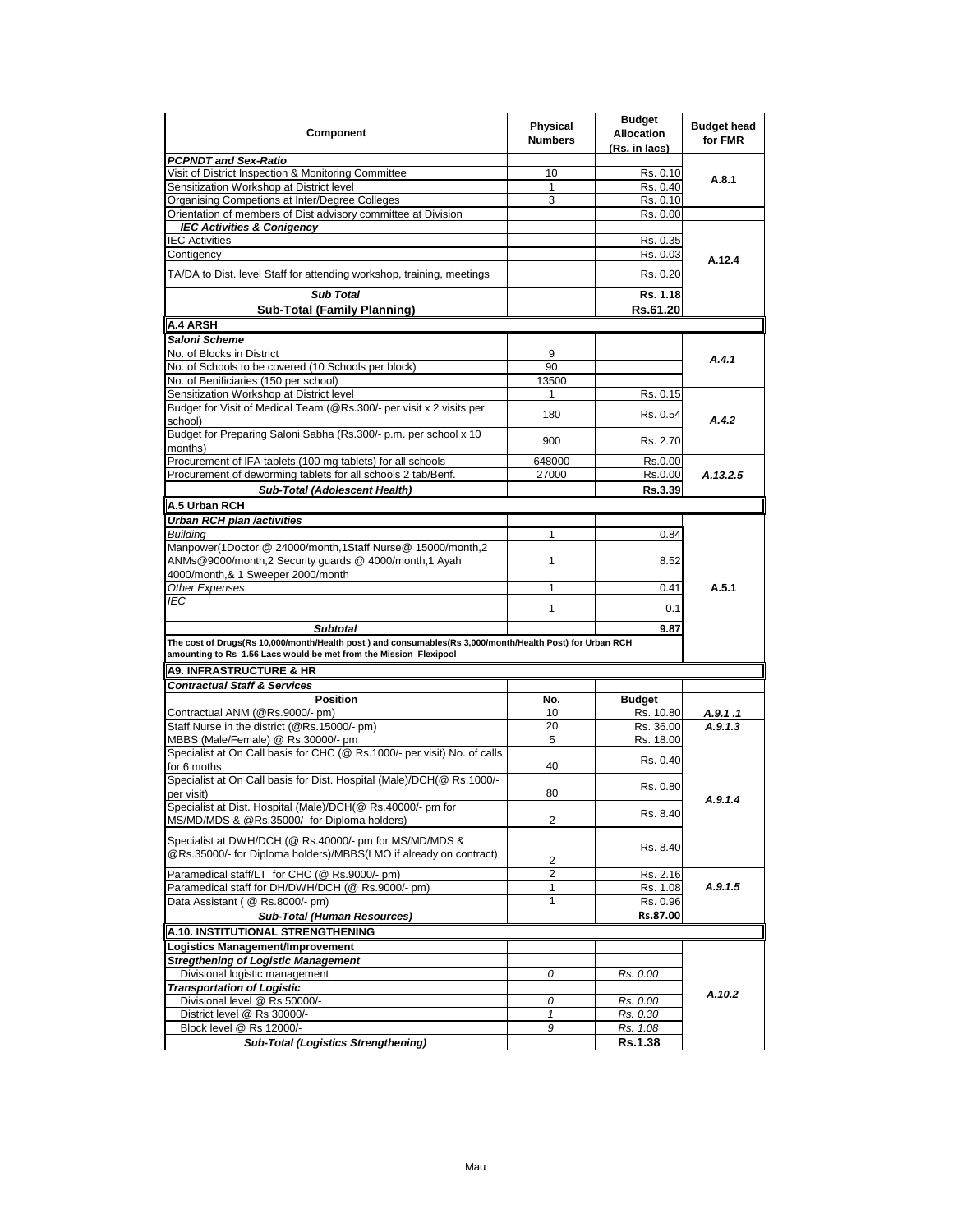| <b>Component</b>                                      | <b>Physical</b><br><b>Numbers</b> | <b>Budget</b><br><b>Allocation</b><br>(Rs. in lacs) | <b>Budget head</b><br>for FMR |
|-------------------------------------------------------|-----------------------------------|-----------------------------------------------------|-------------------------------|
| <b>Rent for Sub-Centres</b>                           |                                   |                                                     |                               |
| No. of SCs in Rented Bldgs & Budget @ Rs. 250/- p.m.  | 57                                | Rs.1.71                                             | A.10.4                        |
| <b>Sub-Total (Sub Center Rent)</b>                    |                                   | Rs.1.71                                             |                               |
| <b>A.11 TRAINING</b>                                  |                                   |                                                     |                               |
| <b>Training- Skill Birth Attendant</b>                |                                   |                                                     |                               |
| <b>Training at DWH/Combined Hosp</b>                  |                                   |                                                     |                               |
| Target at DWH                                         | 0                                 |                                                     |                               |
| No. of Particpants per batch                          | $\Omega$                          |                                                     |                               |
| No. of Batches                                        | 0                                 | Rs.0.00                                             |                               |
| New Site Stregthening at DWH                          | $\overline{\phantom{a}}$          | Rs.0.00                                             |                               |
| Existing site stregthening                            |                                   | Rs.0.00                                             |                               |
| Sub-Total (DWH-SBA)                                   |                                   | Rs.0.00                                             |                               |
| Training at FRU/24X7                                  |                                   |                                                     | A.11.3.1                      |
| Name of the selected Training Site FRU/24X7           | Ghosi                             |                                                     |                               |
| Target at FRU/24X7                                    | 40                                |                                                     |                               |
| No. of Particpants per batch                          | 4                                 |                                                     |                               |
| No. of Batches                                        | 10                                | Rs.11.04                                            |                               |
| New Site Stregthening at FRU                          |                                   | Rs.0.00                                             |                               |
| Existing site stregthening                            |                                   | Rs.0.40                                             |                               |
| Sub-Total (FRU-SBA)                                   |                                   | Rs.11.44                                            |                               |
| Sub-Total(SBA Training)                               |                                   | Rs.11.44                                            |                               |
| <b>A.14 PROGRAM MANAGEMENT</b>                        |                                   |                                                     |                               |
| Personal & Other Expense of Dist. PMU (Rs.94500/- pm) | 1                                 | Rs.11.34                                            | A.14.2                        |
| Operational Cost (Rs. 60000/- pm)                     | 1                                 | Rs.7.20                                             | A.14.4                        |
| Sub-Total (Program Management)                        |                                   | Rs.18.54                                            |                               |
| <b>Total for RCH Flexipool (Part A)</b>               |                                   | Rs.721.52                                           |                               |

| Part B - Mission Flexipools                                                 |                            |                                                     |                               |
|-----------------------------------------------------------------------------|----------------------------|-----------------------------------------------------|-------------------------------|
| Component                                                                   | Physical<br><b>Numbers</b> | <b>Budget</b><br><b>Allocation</b><br>(Rs. in lacs) | <b>Budget head</b><br>for FMR |
| <b>ASHA Scheme:-</b>                                                        |                            |                                                     | <b>B.1</b>                    |
| Periodic Training for ASHAs                                                 |                            |                                                     | B.1.1                         |
| <b>ASHA Support System</b>                                                  |                            |                                                     |                               |
| Replenishment of ASHA Kits & Budget (@ Rs. 500/- per kit*2 for 95%<br>ASHA) | 1659                       | Rs.0.00                                             | B.1.2                         |
| Incentive to ASHAs (Avg. Rs.500/- p.m. for 85% ASHAs)                       | 1484                       | Rs.89.04                                            | B.1.3                         |
| Award to ASHA (Rs.5000/- for 1 ASHA in each block)                          | 9                          | Rs.0.45                                             |                               |
| Annual ASHA Sammelan (Rs.250/- per ASHA for 60% ASHAs)                      | 1048                       | Rs.2.62                                             | B.1.1                         |
| Mobility to ASHAs (Rs.30/- per ASHA for 95% ASHAs)                          | 1659                       | Rs.5.97                                             |                               |
| Block level ASHA Payment Register (Rs.100/-per Register)                    | 9                          | Rs.0.01                                             | B.18.3.2                      |
| Printing of Voucher Booklet for ASHA (Rs.25/-per Booklet)                   | 1746                       | Rs.0.44                                             |                               |
| Budget ASHA Mentoring Group (Rs.10,000/- per District)                      | Quarterly<br>Meeting       | Rs.0.10                                             | B.1.1                         |
| Sub-Total (ASHA Scheme):-                                                   |                            | Rs.98.63                                            |                               |
| <b>Untied Grant to Facilities</b>                                           |                            |                                                     | B.2                           |
| No. of CHCs & Budget @ Rs.0.50 lacs per facility                            | $\overline{2}$             | Rs.1.00                                             | B.2.1                         |
| No. of BPHCs & Budget @ Rs.0.50 lacs per facility                           | $\overline{7}$             | Rs.3.50                                             | B.2.2                         |
| No. of APHCs & Budget @ Rs.0.25 lacs per facility                           | 36                         | Rs.9.00                                             | B.2.2                         |
| No. of Sub Centres & Budget @ Rs.0.10 lacs per facility                     | 225                        | Rs.22.50                                            | B.2.3                         |
| No.of VHSCs                                                                 | 596                        | Rs.0.00                                             | B.2.4                         |
| No.of Revenue Villages & Budget @Rs.0.10 lacs per R. Village                | 1422                       | Rs.142.20                                           |                               |
| <b>Sub-Total (Untied Grants)</b>                                            |                            | Rs.178.20                                           |                               |
| <b>Annual Maintenance Grant to Facilities</b>                               |                            |                                                     | B.4                           |
| No. of CHCs & Budget @ Rs.1.0 lacs per facility                             | $\overline{2}$             | Rs.2.00                                             | B.4.1                         |
| No. of BPHCs & Budget @ Rs.1.0 lacs per facility                            | $\overline{7}$             | Rs.7.00                                             | B.4.2                         |
| No. of APHCs & Budget @ Rs.0.50 lacs per facility                           | 28                         | Rs.14.00                                            |                               |
| No. of Sub Centres & Budget @ Rs.0.10 lacs per facility                     | 160                        | Rs.16.00                                            | B.4.3                         |
| <b>Sub-Total (Annual Maintenance Grants)</b>                                |                            | Rs.39.00                                            |                               |
| <b>Funds to Rogi Kalyan Samitis</b>                                         |                            |                                                     | B.6                           |
| No. of District Hospitals & Funds @ Rs.5.0 lacs per facility                | $\mathbf{1}$               | Rs.5.00                                             | B.6.1                         |
| No. of CHCs & Funds @ Rs.1.0 lacs per facility                              | $\overline{2}$             | Rs.2.00                                             | B.6.2                         |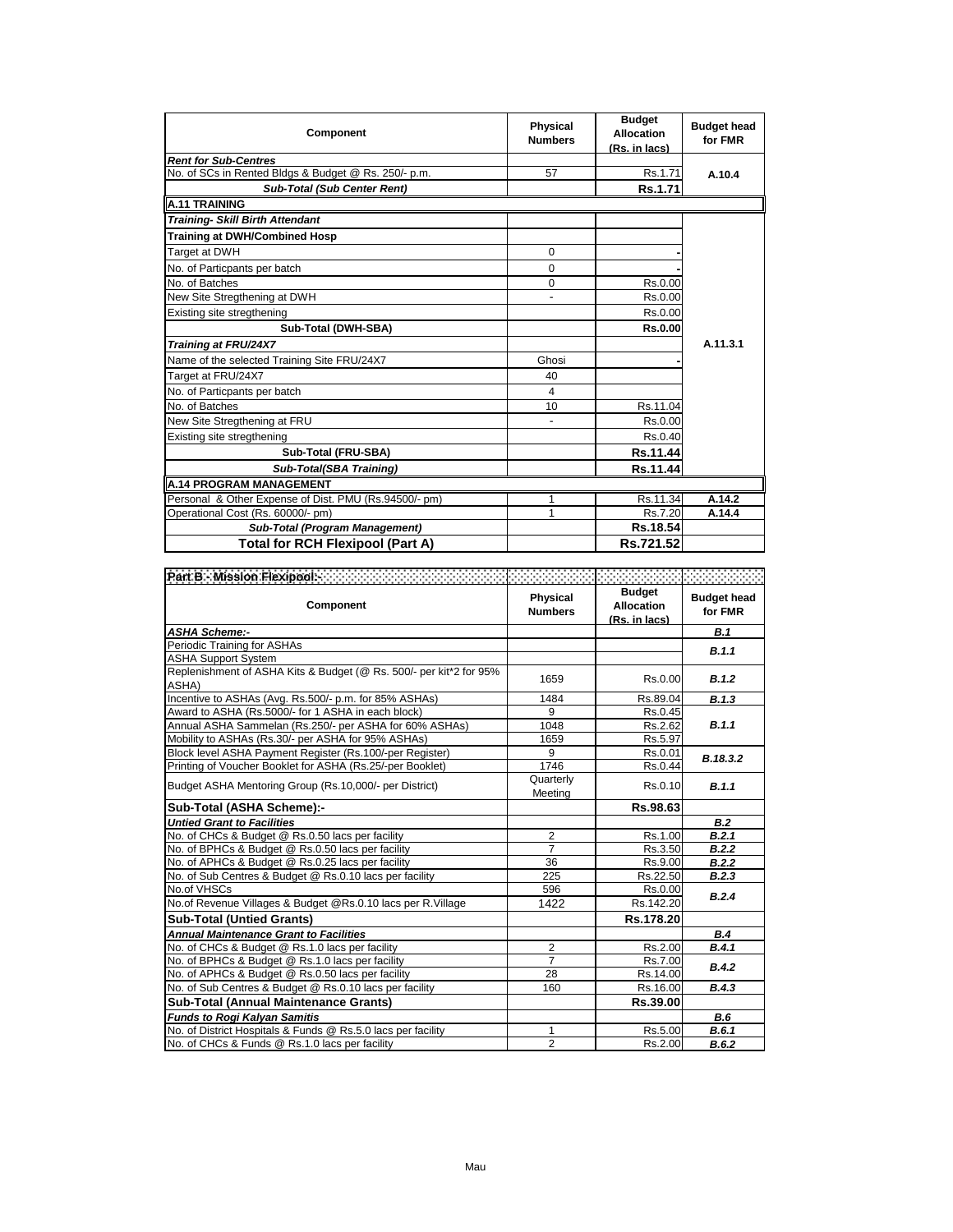| <b>Component</b>                                                                       | Physical<br><b>Numbers</b> | <b>Budget</b><br><b>Allocation</b><br>(Rs. in lacs) | <b>Budget head</b><br>for FMR |
|----------------------------------------------------------------------------------------|----------------------------|-----------------------------------------------------|-------------------------------|
| No. of BPHCs & Funds @ Rs.1.0 lacs per facility                                        | 7                          | Rs.7.00                                             | B.6.3                         |
| No. of APHCs & Funds @ Rs.1.00 lacs per facility                                       | 36                         | Rs.36.00                                            | B.6.4                         |
| <b>Sub-Total (Funds for RKS)</b>                                                       |                            | Rs.50.00                                            |                               |
| <b>Operationalisation of District Drug Warehouses</b>                                  |                            |                                                     |                               |
| Contractual Staff (@Rs.2.94 lacs/yr)                                                   | 1                          | Rs.2.94                                             | <b>B.21</b>                   |
| Contingency Expenses (@Rs.2.0 lacs/yr)                                                 | 1                          | Rs.2.00                                             |                               |
| Sub-Total (Ope. of District Drug Warehouses)                                           |                            | <b>Rs.4.94</b>                                      |                               |
| <b>Mobility Support to DWH &amp; District Combined Hospital</b>                        |                            |                                                     | <b>B.27.8</b>                 |
| Mobility Support to DWH/DCH @Rs.18000/- Per month.                                     | $\mathbf{1}$               | Rs.2.16                                             |                               |
| Sub-Total (Funds for Mobility Support to DWH & DCH)                                    |                            | Rs.2.16                                             |                               |
| <b>Mobility Support for Monitoring &amp; Supervision.</b>                              |                            |                                                     |                               |
| Mobility Support to District Community Mobilizer (@Rs.800/-per day X)<br>8 days/month) | $\mathbf{1}$               | Rs.0.77                                             |                               |
| Mobility Support to District Account Manager (@Rs.800/-per day X 6<br>days/month)      | $\mathbf{1}$               | Rs.0.58                                             | B.18.3.2                      |
| Mobility Support to District Programme Manager (@Rs.800/-per day X)<br>8 days/month)   | ٠                          | Rs.0.00                                             |                               |
| Sub-Total(Mobility Support for Monit. & Supervision)                                   |                            | Rs.1.34                                             |                               |
| <b>Supervision of ANM/ASHAs</b>                                                        |                            |                                                     | B.18.3.2                      |
| Vehicle for Mobility @Rs.18000/-month/block                                            | 9                          | Rs.19.44                                            |                               |
| Sub-Total (Supervision of ANM/ASHAs)                                                   |                            | Rs.19.44                                            |                               |
| <b>Vehicle Support for Specialist</b>                                                  |                            |                                                     |                               |
| One Vehicle for 5 block level facility (@Rs.18000/-month)                              | 2                          | Rs.4.32                                             | <b>B.27.8</b>                 |
| <b>Sub-Total (Vehicle Support for Specialist)</b>                                      |                            | <b>Rs.4.32</b>                                      |                               |
| <b>Diesel for Generator for District Hospitals</b>                                     |                            |                                                     |                               |
| Diesel Support for generator (@Rs.1 lac per month)                                     | 1                          | Rs.12.00                                            | <b>B.28</b>                   |
| <b>Sub-Total (Diesel Support for District Hospital)</b>                                |                            | Rs.12.00                                            |                               |
| Diesel Support for Generator in Fully Functional CHC.                                  |                            |                                                     |                               |
| Diesel Support for Fully functional CHC (@Rs.35000/-per month)                         | $\overline{2}$             | Rs.8.40                                             |                               |
| Diesel Support for CHC functional in BPHC building (@Rs.13500/-per                     |                            |                                                     | <b>B.28</b>                   |
| month)                                                                                 | $\overline{7}$             | Rs.11.34                                            |                               |
| Sub-Total (Diesel Support for fully functional CHCs)                                   |                            | Rs.19.74                                            |                               |
| Saas Bahu Sammelans (1 each at District)                                               |                            |                                                     | <b>B.7.1</b>                  |
| No. of Sammellans & Budget (@Rs. 1.50 lac. Per District)                               | 1                          | Rs.1.50                                             |                               |
| Sub-Total (Saas Bahu Sammelan)                                                         |                            | Rs.1.50                                             |                               |
| Tehsil level Pradhan Sammelan                                                          |                            |                                                     | <b>B.8.2</b>                  |
| No. of Sammelans & Budget (@Rs.40,000 per Sammelan)                                    | 4                          | Rs.1.60                                             |                               |
| Sub-Total (Tehsil level Pradhan Sammelan)                                              |                            | Rs.1.60                                             |                               |
| <b>Organization of Swasthya Mela</b>                                                   |                            |                                                     |                               |
| Organization of S.Mela @Rs.20000/- Mela/Month at each block.                           | 9                          | Rs.21.60                                            | <b>B.10.1</b>                 |
| Sub-Total (Swasthya Mela)                                                              |                            | Rs.21.60                                            |                               |
| <b>Concurrent Audit</b>                                                                |                            |                                                     | <b>B.27.5</b>                 |
| Budget @ Rs. 4000/- per month for 12 months                                            | $\mathbf{1}$               | Rs.0.48                                             |                               |
| <b>Sub-Total (Concurrent Audit)</b>                                                    |                            | Rs.0.48                                             |                               |
| <b>Health Management Information System (HMIS):-</b>                                   |                            |                                                     |                               |
| Hiring of Vehicle for District HMIS Nodal Officer (@Rs.800/- Visit)                    | 3                          | Rs.0.29                                             |                               |
| Mobility Support for Block HMIS Nodal Officer (@Rs.600/-month)                         | 9                          | Rs.0.65                                             | B.21                          |
| Internet Connectivity @Rs.400/- per month/computer                                     | 10                         | Rs.0.48                                             |                               |
| Consumables & Stationary for Computer, printer (Rs.400/-per<br>month/facility)         | 10                         | Rs.0.48                                             |                               |
| Sub-Total (HMIS)                                                                       |                            | Rs.1.90                                             |                               |
| <b>Programme Management:-</b>                                                          |                            |                                                     |                               |
| <b>Expenses at Additional Director level:-</b>                                         |                            |                                                     |                               |
| Mobility @Rs.2500/-per District per Month.                                             | 0                          | Rs.0.00                                             |                               |
| Contingency Expenses @Rs.5000/- month.                                                 | 0                          | Rs.0.00                                             | <b>B.27.6</b>                 |
| Sub-Total (Exp.at Addl.Director level)-                                                |                            | Rs.0.00                                             |                               |
| <b>Operational Cost for Block Project Management Unit</b>                              |                            |                                                     |                               |
| Honoraria to Block Data Assistant @Rs.8000/-Per Month                                  | 9                          | Rs.8.64                                             |                               |
|                                                                                        |                            |                                                     | B.27.1                        |
| Communication support to Block Program Manager @Rs.500/-P.M.                           | 9                          | Rs.0.54                                             |                               |
| <b>Sub-Total (Operational Cost for BPMU)</b>                                           |                            | Rs.9.18                                             |                               |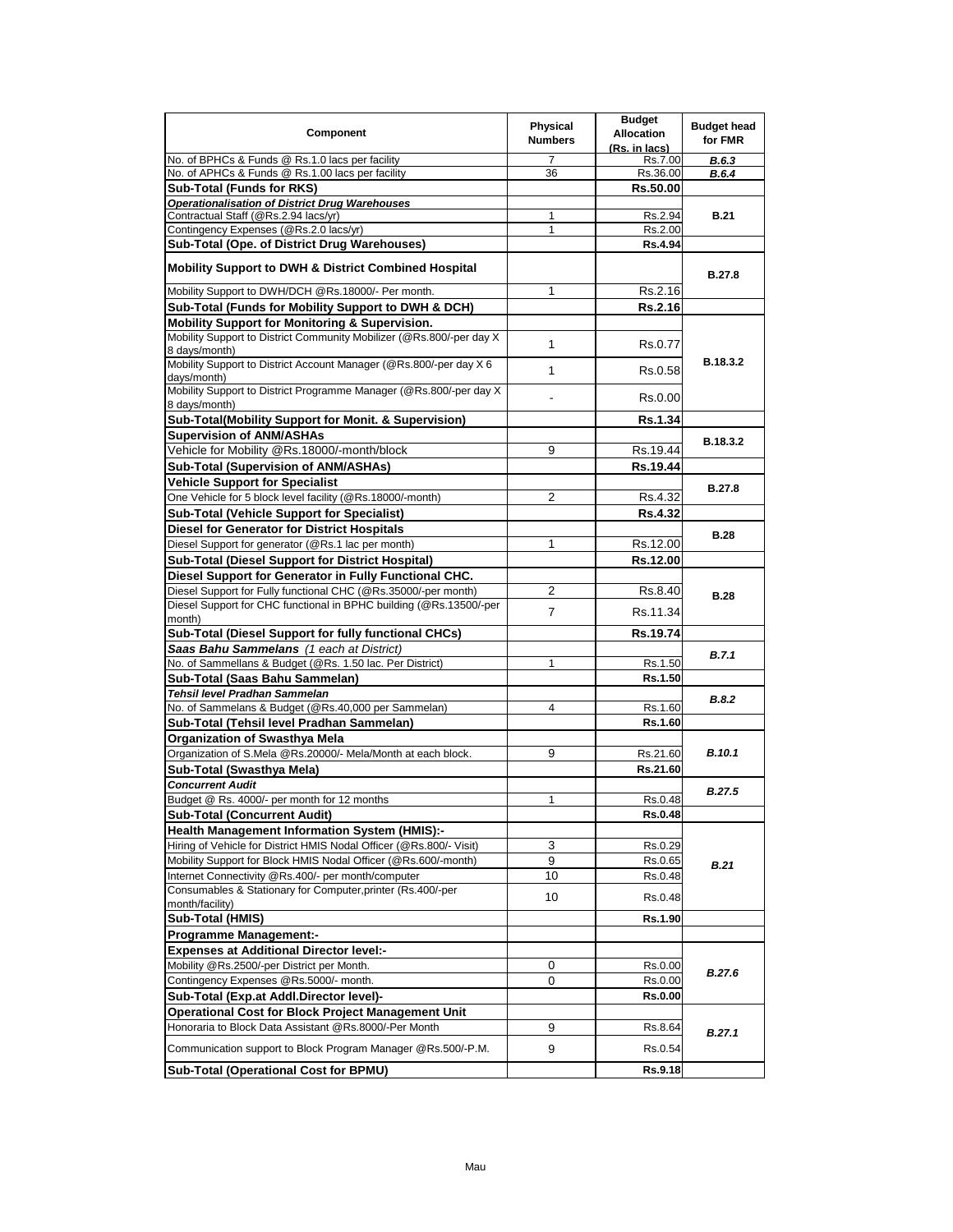| Component                                                                                       | Physical<br><b>Numbers</b> | <b>Budget</b><br><b>Allocation</b><br>(Rs. in lacs) | <b>Budget head</b><br>for FMR |
|-------------------------------------------------------------------------------------------------|----------------------------|-----------------------------------------------------|-------------------------------|
| <b>Provision of Contractual Staff (AYUSH)</b>                                                   |                            |                                                     |                               |
| <b>Position</b>                                                                                 | No.                        | <b>Budget</b>                                       |                               |
| ISM Lady Doctors (@ Rs.24,000/- per month)                                                      | 6                          | Rs.46.80                                            | B.14.4                        |
| AYUSH Doctors (@ Rs.24,000/- per month)                                                         | 19                         |                                                     |                               |
| AYUSH Pharmacists (@ Rs.9,000/- per month)                                                      | 13                         | Rs.8.19                                             | B.14.1                        |
| Sub-Total (Contractual Staff - AYUSH)                                                           |                            | Rs.54.99                                            |                               |
| Integrated Skill Refresher Training for ANM & LHV.                                              |                            |                                                     |                               |
| Total Work load for the year                                                                    | 128                        |                                                     | B.16.3.1                      |
| Total no. of Proposed Batches & Budget @Rs.165950/- per batch.                                  | 8                          | Rs. 13.28                                           |                               |
| Sub-Total (Integrated skill training for ANM/LHV)                                               |                            | Rs.13.28                                            |                               |
| Infrastructure & Manpower for UIP                                                               |                            |                                                     |                               |
| Mobile Workshop at Regional Depot @Rs.4 Lac.                                                    | 0                          | Rs.0.00                                             |                               |
| Renovation & Electrification of WIC/WIF                                                         | 0                          | Rs.0.00                                             |                               |
| Expansion of Cold Chain Store at Regional/Divisional Depo                                       | 0                          | Rs.0.00                                             | B.26.5                        |
| Expansion of Cold Chain Workshop @Rs.50000/-year/District.                                      | 1                          | Rs.0.50                                             |                               |
| Mobility Support to Block (1 Vehicle @Rs.800/-per block for 6 days in<br>a month for 12 months) | 9                          | Rs.5.18                                             |                               |
| IVRS System for Tracking of Beneficiaries.                                                      | 0                          | Rs.0.00                                             | B.18.3.2                      |
| Sub - Total (Infrasturcture & Manpower for UIP)                                                 |                            | Rs.5.68                                             |                               |
|                                                                                                 |                            |                                                     |                               |
| Total for Mission Flexipool (Part B) [1999] [1999] [1999] [1999] [1999] [1999] [1999] [1999]    |                            |                                                     |                               |

| SI. | Component                                                                                                                                                                                                                                                                          | <b>Physical</b><br><b>Numbers</b> | <b>Budget</b><br><b>Allocation</b><br>(Rs. in lacs) |
|-----|------------------------------------------------------------------------------------------------------------------------------------------------------------------------------------------------------------------------------------------------------------------------------------|-----------------------------------|-----------------------------------------------------|
|     | Routine Immunization (Part C) [11] [11] [11] [11] [11] [11]                                                                                                                                                                                                                        |                                   |                                                     |
|     | Total Number of Immunization Sessions to be organized in the District                                                                                                                                                                                                              | 21276<br>Sessions/Year            |                                                     |
|     | Mobility support for supervision : Supervisory visits by district level<br>officers for monitoring and supervision of RI @ Rs 50000 /District for<br>district level officers (this includes POL and maintenance) per year                                                          | 1                                 | Rs.0.50                                             |
|     | Alternate Vaccine delivery @ Rs 50/- sessionx 3 months(April-June)<br>+2 Vehicles /Blocks for 8 days /month for 9 months (July-March 10)                                                                                                                                           | 21276<br>Sessions/Year            | Rs.10.64                                            |
|     | Focus on Urban slum & underserved areasHiring an ANM @<br>Rs.300/session for four sessions/month/slum of 10000 population and<br>Rs.200/- per month as contingency per slum of i.e. total expense of<br>Rs. 1400/- per month per slum of 10000 population                          | 0 Sessions/Year                   | Rs.0.00                                             |
|     | Mobilization of children by ASHA /RI Mobilizer @ Rs 150/- per session                                                                                                                                                                                                              | 21276<br>Sessions/Year            | Rs.31.91                                            |
|     | Support for Computer Assistant for RI reporting (with annual increment<br>of 10% wef from 2010-11Districts @ Rs 8000- 10,000 p.m                                                                                                                                                   | 1                                 | Rs.1.06                                             |
|     | Printing and dissemination of tally sheets, monitoring forms, etc. @<br>Rs 1 /beneficiary                                                                                                                                                                                          | 73668<br><b>Benefiaceries</b>     | Rs.0.74                                             |
|     | Quarterly Review & feedback meeting exclusive for RI at district level<br>with one Block MOIC, ICDS CDPO and other stakeholders<br>stakeholders @ Rs 100/- per participant for meeting expenses (lunch,<br>organizational expenses)                                                | 27                                | Rs.0.11                                             |
|     | Quarterly Review Meetings at Block level Quarterly Review &<br>feedback meeting for exclusive for RI at Block level @Rs 50/-ppas<br>honorarium for ASHA (travel)and Rs 25 /-person at the disposal of<br>MOIC for meeting expenses (refreshments, stationary and Misc<br>expences) | 2047                              | Rs.2.77                                             |
|     | District level orientation training for 2 days of ANM, Multipurpose Health<br>worker @ Rs67300/batch with 20 participants in each batch                                                                                                                                            | 0 Batch                           | Rs.0.00                                             |
|     | One day cold chain handelers training for block level cold chain<br>handlers @ Rs. 26,000 per batch and Rs 3000 for Observer<br>nominated by State                                                                                                                                 | 1Batch                            | Rs.0.29                                             |
|     | One day Training of block level data handlers by DIO and District Cold<br>chain Officer to train about the reporting formats of Immunization and<br>NRHM Rs 300/Participant/Block                                                                                                  | 9                                 | Rs.0.03                                             |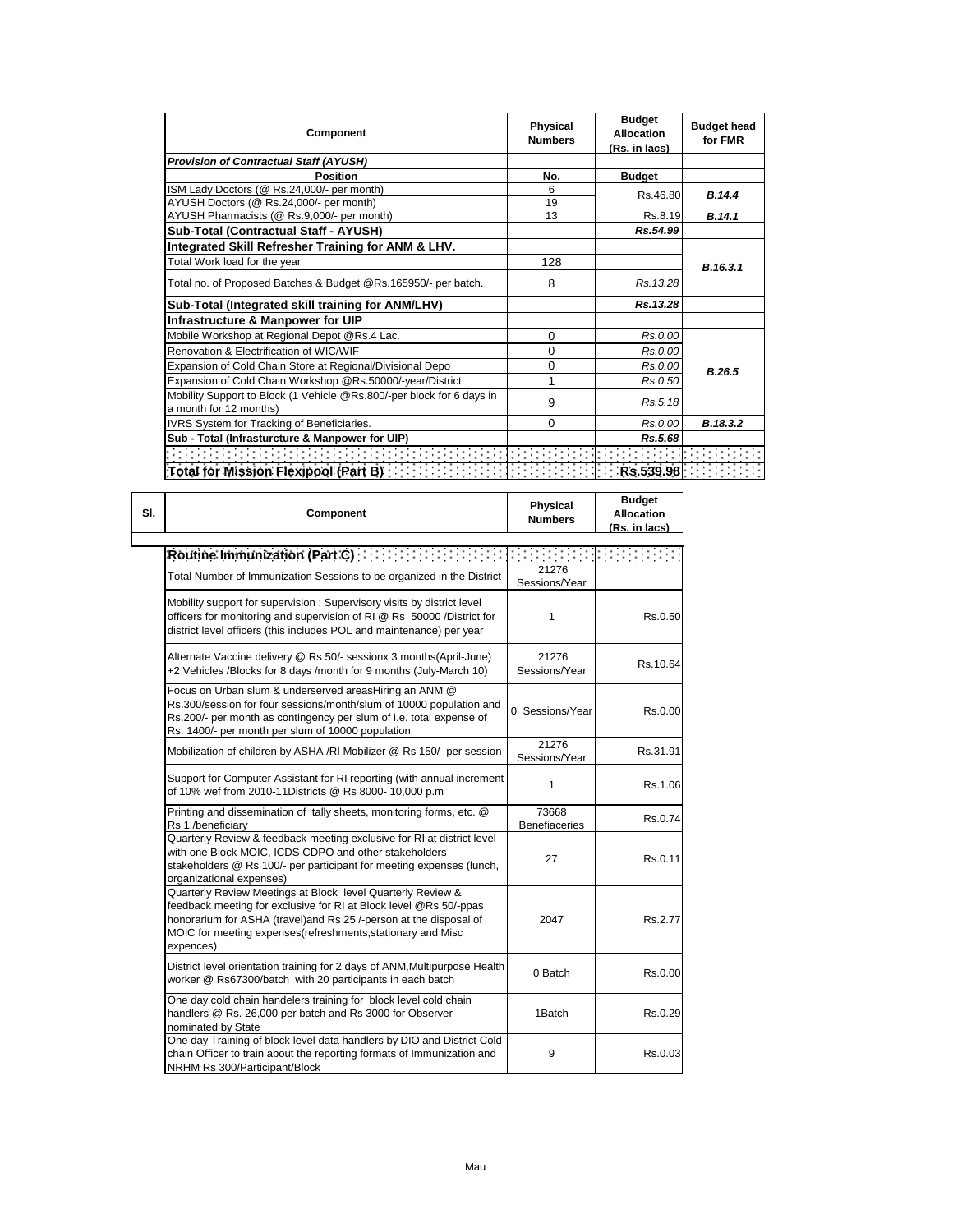| Component                                                                                                                                                           | Physical<br><b>Numbers</b>    | <b>Budget</b><br><b>Allocation</b><br>(Rs. in lacs) | <b>Budget head</b><br>for FMR |
|---------------------------------------------------------------------------------------------------------------------------------------------------------------------|-------------------------------|-----------------------------------------------------|-------------------------------|
| Microplanning at SC levelRs 100/- per subcentre (meeting at block<br>level, logistic)                                                                               | 225                           | Rs.0.23                                             |                               |
| Microplanning at Block & District levelFor consolidation of microplan<br>at PHC/CHC level @ Rs 1000/- block & at district level @ Rs 2000/-<br>per district         | 1District & 9<br><b>Block</b> | Rs.0.11                                             |                               |
| Consumables for computer including provision for internet access for<br>RIMSRs 400/- Month / Districts                                                              | 1                             | Rs.0.05                                             |                               |
| Red/Black Plastic bags etc, 2 bags per session @ Rs. 2/Bag                                                                                                          | 21276<br>Sessions/Year        | Rs.1.00                                             |                               |
| Purchase of Bleach/Hypochlorite solution Rs. 500/vaccine storage<br>point/year X 1000 vaccine storage points                                                        | 10 Vaccine<br>storage points  | Rs.0.05                                             |                               |
| Purchase of Twin bucket Rs 400 per PHC/CHC per year                                                                                                                 | 10 Vaccine<br>storage points  | Rs.0.04                                             |                               |
| Funds for purchase of small polythene zipper bags to keep vaccines in<br>the vaccine carriers Rs. 0.5/polythene bag X total number of<br>sessions/year +10% wastage | 21276<br>Sessions/Year        | Rs.0.13                                             |                               |
| Funds for preparing disposal pit for disposal of sharp immunization<br>waste. Rs. 3500/pit X 500 vaccine storage points                                             | 5                             | Rs.0.18                                             |                               |
| <b>RI</b> subtotal                                                                                                                                                  |                               | Rs.49.84                                            |                               |
| <b>Cold Chain maintenance</b>                                                                                                                                       |                               |                                                     |                               |
| Cold chain maintenance@Rs 500/Block & Rs 10,000/District/Year                                                                                                       | 1District & 9<br><b>Block</b> | Rs.0.24                                             |                               |
| POL for vaccine delivery from State to District and from district to<br>PHC/CHCs@ Rs. 100000/- district/Year)                                                       | 1District                     | Rs.1.00                                             |                               |
| <b>Subtotal Cold Chain</b>                                                                                                                                          |                               | Rs.1.24                                             |                               |
| Sub Total (Part C)                                                                                                                                                  |                               | Rs.51.08                                            |                               |

|              | Part D - National Program                                      |                                   |                                                     |                               |
|--------------|----------------------------------------------------------------|-----------------------------------|-----------------------------------------------------|-------------------------------|
|              | 1. NPCB                                                        |                                   |                                                     |                               |
| SI.          | Component                                                      | Physical<br><b>Numbers</b>        | <b>Budget</b><br><b>Allocation</b><br>(Rs. in lacs) | <b>Budget Head</b><br>for FMR |
| 1.1          | Govt Sector 30% of Tot. Trgt @531/cat.oprt.(IOL)               | 2246                              | 1192626                                             |                               |
| 1.2          | NGO Sector 20% of Tot Trgt @ 656/Cat. Oprt.(IOL)               | 1497                              | 982032                                              |                               |
| 1.3          | Pvt. Sector 50% of Tot trgt.                                   | 3743                              | $\Omega$                                            |                               |
|              | <b>Sub Total</b>                                               | 7486                              | 2174658                                             |                               |
| $\mathbf{2}$ | SES (Free Spec. to Children) @ of 100/-Spec                    | 780                               | $\Omega$                                            |                               |
| 3            | Vision Centre @ 50,000/Centre Equipment                        | 1 Govt/NGO                        | 50000                                               |                               |
| 4            | Operations other than Cataract                                 | 124                               | 124000                                              |                               |
| 5            | Eye Collection @ 500/Cornea.                                   |                                   | $\Omega$                                            |                               |
|              | Total allocated for the District in Rs.                        |                                   | 2348658                                             |                               |
|              | 2. RNTCP(GFATM)                                                |                                   |                                                     |                               |
| SI.          | Component                                                      | <b>Physical</b><br><b>Numbers</b> | <b>Budget</b><br><b>Allocation</b><br>(Rs. in lacs) | <b>Budget Head</b><br>for FMR |
|              | <b>1 CIVIL WORKS</b>                                           |                                   | 118700                                              |                               |
|              | 2 LABORATORY MATERIALS                                         |                                   | 240000                                              |                               |
|              | 3 HONERARIUM                                                   |                                   | 258038                                              |                               |
|              | 4 IEC/PUBLICITY                                                |                                   | 157040                                              |                               |
|              | <b>5 EQUIPMENT MAINTENANCE</b>                                 |                                   | 75600                                               |                               |
|              | 6 TRAINING                                                     |                                   | 154565                                              |                               |
|              | 7 POL & VEHICLE MAINTENANCE<br><b>8 VEHICLE HIRING CHARGES</b> |                                   | 80000                                               |                               |
|              | 9 NGO/PP SUPPORT                                               |                                   | 238500<br>165000                                    |                               |
|              | 10 MISCELLANEOUS EXPENSES                                      |                                   | 231400                                              |                               |
|              | 11 CONTRACTUAL SERVICES                                        |                                   | 1188000                                             |                               |
|              | 12 PRINTING                                                    |                                   | 148500                                              |                               |
|              | 13 RESEARCH & STUDIES                                          |                                   |                                                     |                               |
|              | <b>14 MEDICAL COLLEGES</b>                                     |                                   |                                                     |                               |
|              | <b>15 PROCUREMENT OF VEHICLES</b>                              |                                   | $\Omega$                                            |                               |
|              | 16 PROCUREMENT OF EQUIPMENT                                    |                                   |                                                     |                               |
|              |                                                                |                                   |                                                     |                               |
|              | Sub-TOTAL                                                      |                                   | 3055343                                             |                               |
| 3. NLEP      | <b>Grand Total</b>                                             |                                   | 3055343                                             |                               |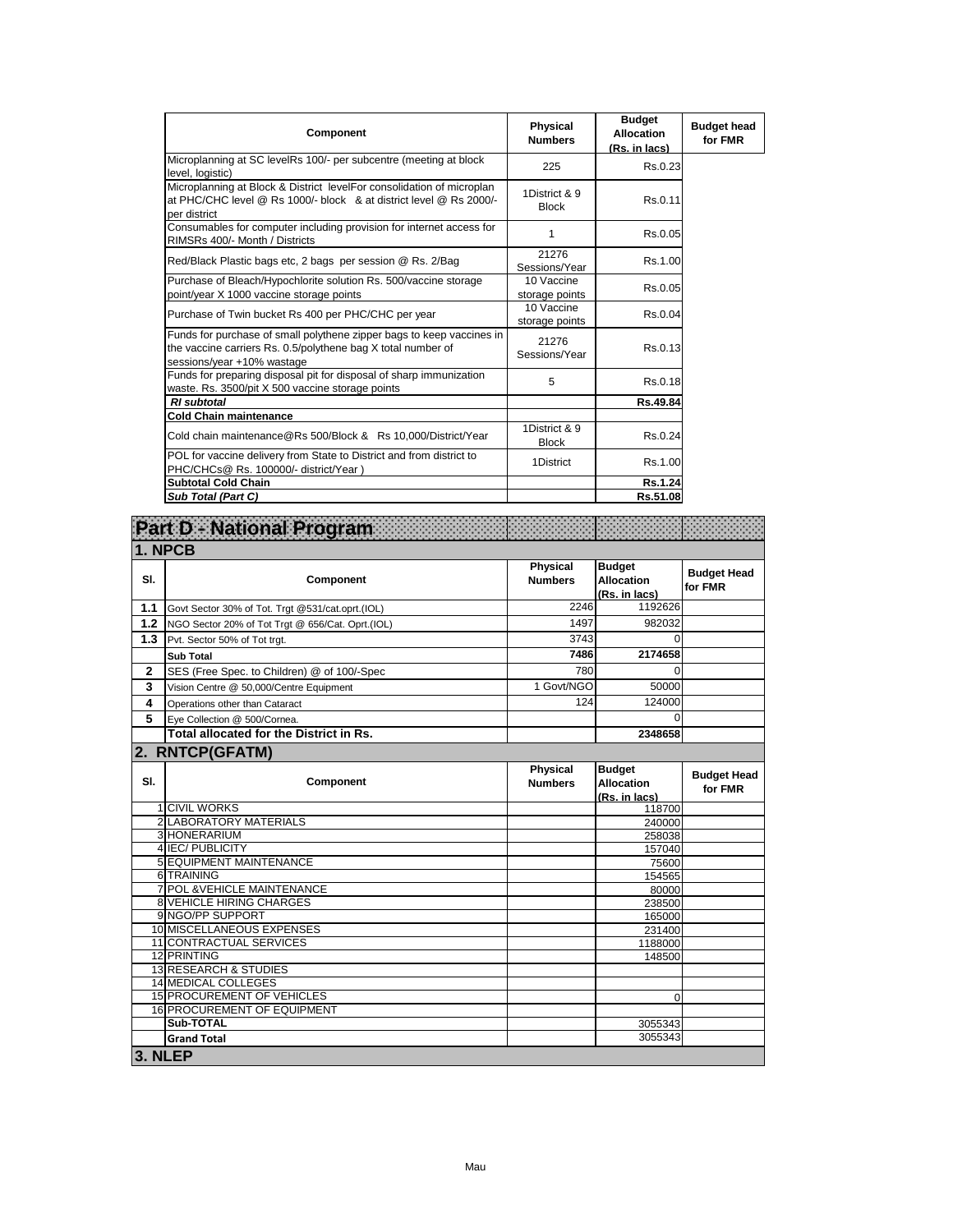|     | Component                                                                                        | Physical<br><b>Numbers</b> | <b>Budget</b><br><b>Allocation</b><br>(Rs. in lacs) | <b>Budget head</b><br>for FMR |
|-----|--------------------------------------------------------------------------------------------------|----------------------------|-----------------------------------------------------|-------------------------------|
|     | <b>Activities</b>                                                                                | Physical<br><b>Targets</b> | <b>Financial</b>                                    |                               |
|     |                                                                                                  |                            | <b>Allocation</b>                                   |                               |
|     | 1 Contractual Services- Driver                                                                   |                            |                                                     |                               |
|     | Remuneration @ Rs. 7,000/= P.M.                                                                  |                            | 168000                                              |                               |
|     | Sub total                                                                                        |                            | 168000                                              |                               |
|     | 2 Office Maintenance                                                                             |                            |                                                     |                               |
|     | Telephone/Fax/Internet @ Rs. 15,000/= P.A.<br>Office Operation & Maintenance @ Rs. 18,000/= P.A. |                            | 15000                                               |                               |
|     | Consum-ables Stationery @ Rs. 24,000 P.A.                                                        |                            | 18000<br>24000                                      |                               |
|     | Maintenance of Office Equipment & Furniture etc.                                                 |                            | 15000                                               |                               |
|     | Sub total                                                                                        |                            | 72000                                               |                               |
|     | 3 Mobility-                                                                                      |                            |                                                     |                               |
|     | Vehicle operation / hiring of 1 Vehicle @ Rs 75000 P.A.                                          |                            | 75000                                               |                               |
|     | Sub total                                                                                        |                            | 75000                                               |                               |
|     | 4 Training                                                                                       |                            |                                                     |                               |
|     | 4 Days' Training of newly recruited Medical Officers @ Rs 28,000 per<br>batch of 30 trainees     | 14                         | 13067                                               |                               |
|     | 3 Days' Training of newly recruited Health Workers @ Rs 24,000 per<br>batch of 30 trainees       | 15                         | 12000                                               |                               |
|     | 2 Days' Refresher Training of Medical Officers @ Rs 16,000 per batch<br>of 30 trainees           | 30                         |                                                     |                               |
|     | 2 Days' Refresher Training of Health Workers @ Rs 16,000 per batch<br>of 30 trainees             | 90                         | 64000                                               |                               |
|     | Sub total                                                                                        |                            | 89067                                               |                               |
|     | 5 Procurement                                                                                    |                            |                                                     |                               |
|     | Supportive medicines and other items for patients @ Rs39 per patient                             |                            | 12600                                               |                               |
|     | under treatment                                                                                  |                            |                                                     |                               |
|     | Splints, Crutches, Items for Deformity Patients Rs. 15/= per patient                             |                            | 5000                                                |                               |
|     | under treatment<br>Patient Welfare Rs. 26/= per patient under treatment                          |                            |                                                     |                               |
|     | Printing of forms @ Rs. 39/= per patient under treatment                                         |                            | 8400<br>12600                                       |                               |
|     | Sub total                                                                                        |                            | 38600                                               |                               |
|     | 6 IEC Activities                                                                                 |                            |                                                     |                               |
|     | Rallies @ Rs. 5,000/= each                                                                       |                            | 10000                                               |                               |
|     | School Quiz @ Rs. 1000/= each                                                                    |                            | 10000                                               |                               |
|     | IPC workshops of ASHA @ Rs. 5000/= each                                                          |                            | 10000                                               |                               |
|     | Health Mela in local festivals, Melas etc. @ Rs. 5,000/= each                                    |                            | 5000                                                |                               |
|     | Sub total                                                                                        |                            | 35000                                               |                               |
|     | 7 Urban Leprosy Project                                                                          |                            |                                                     |                               |
|     | <b>Supportive Medicines</b>                                                                      |                            | 9000                                                |                               |
|     | Monitoring & Supervision                                                                         |                            | 6000                                                |                               |
|     | MDT delivery & follow-up services                                                                |                            | 11300                                               |                               |
|     | Sub total                                                                                        |                            | 26300                                               |                               |
|     | 8 Incentive to Ashas<br>9 Review Meetings                                                        |                            | 30600                                               |                               |
|     | 10 Disability Prevention & Medical Rehabilitation                                                |                            | 18000                                               |                               |
|     | Screening Camp for selection of RCS patients                                                     |                            | 10000                                               |                               |
|     | Screening Camp - miscellaneous expenses                                                          |                            | 10000                                               |                               |
|     | Screening Camp- Self Care Kits & patient Welfare items                                           |                            | 10000                                               |                               |
|     | Sub total                                                                                        |                            | 30000                                               |                               |
|     | 11 Cash Assistance                                                                               |                            |                                                     |                               |
|     | Cash assistance- POL for Vehicle                                                                 |                            | 20000                                               |                               |
|     | Cash assistance- TA DA for Leprosy Staff                                                         |                            | 50000                                               |                               |
|     | Sub total                                                                                        |                            | 70000                                               |                               |
|     | <b>Grand Total</b>                                                                               |                            | 652567                                              |                               |
|     | 4. NVBDCP                                                                                        |                            |                                                     |                               |
| Sl. | <b>Activity Proposed</b>                                                                         | Physical                   | <b>Budget</b>                                       | <b>Budget</b> head            |
| No. |                                                                                                  | <b>Numbers</b>             | Allocation (Rs.<br>In lacs)                         | for FMR                       |
|     | 1 DBS (Domestic Budgetary Support)                                                               |                            |                                                     |                               |
|     | $1.1$ Malaria                                                                                    |                            |                                                     |                               |
|     | Incentive to ASHA                                                                                |                            |                                                     |                               |
|     | Training                                                                                         |                            |                                                     |                               |
|     | Monitoring & Supervision                                                                         |                            | 45000                                               |                               |
|     |                                                                                                  |                            |                                                     |                               |
|     | BCC/IEC Anti Malaria Month                                                                       |                            | 20000                                               |                               |